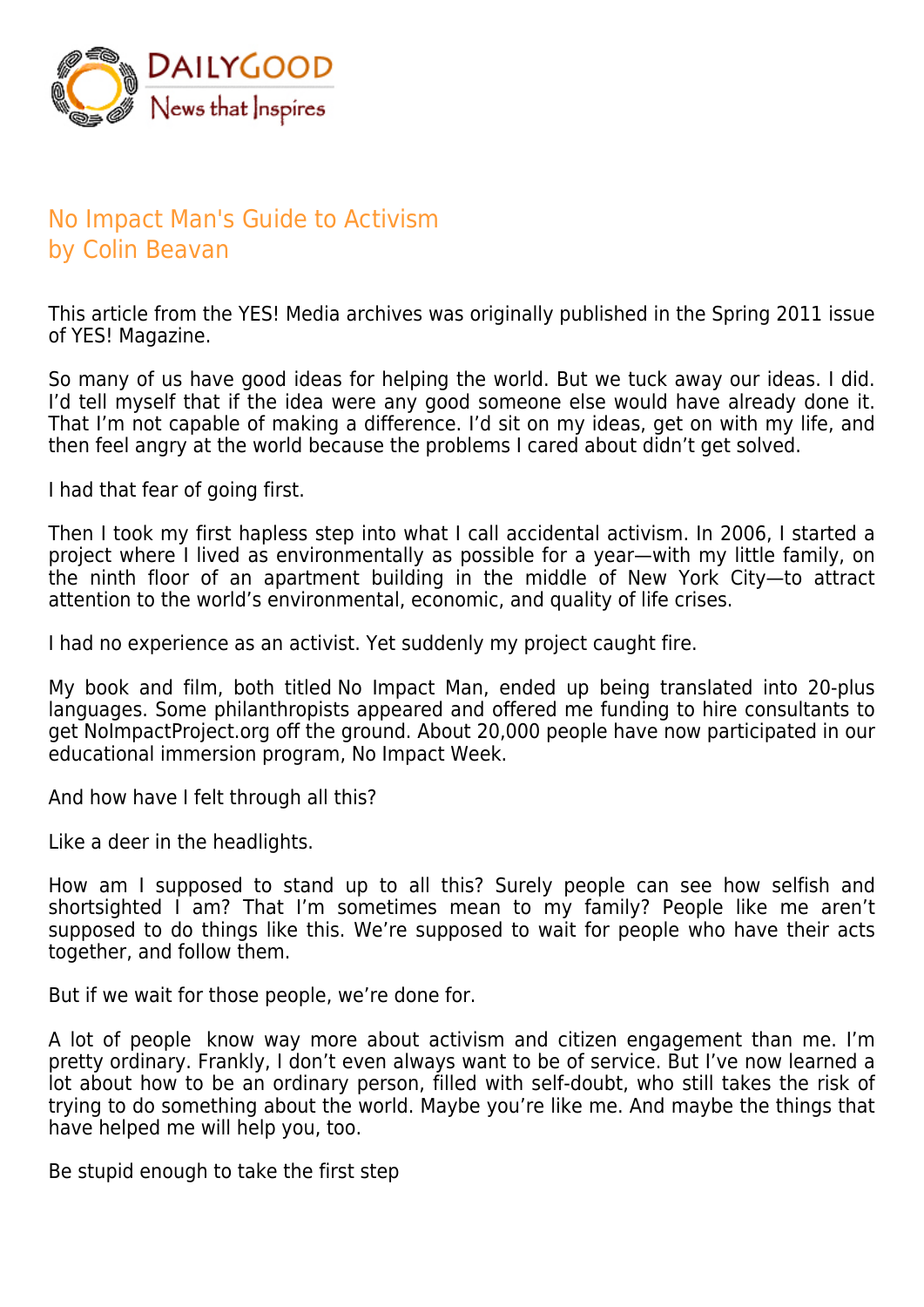My first step was just to begin living with the lowest possible environmental impact. A few people said I was "too stupid to know that one person can't make a difference." Think on this story (with apologies for high schmaltz quotient):

Two frogs—one very smart and one very stupid—are caught in a bowl of cream. The sides are too steep to climb and they have no foothold to jump. The stupid one begins to swim as hard and fast as he can. The smart one looks over and says to himself, "He's too stupid to know that all that effort will make no difference."

Having weighed the hopelessness of the situation, the smart one decides that the most intelligent thing is to give up. So—Blub!—he drowns. The stupid one keeps trying. Just when his legs are about to give out the cream starts to get thicker. His struggling has churned the cream to butter. He's surprised to find himself on solid ground. He jumps out. By stupidly pursuing the first step (swimming), the second step (jumping out) appeared, as if by magic.

The question is not whether you can make a difference. The question is, do you want to be the person who tries? Do you want to be like the smart frog, who relies on the brain that tells him there is no solution, or the stupid frog, whose heart tells him to try anyway?

Maybe you care about food deserts and kids not having access to good food, or maybe it's incarceration of local youth, or maybe, like me, you worry about inaction on climate change. Whatever it is, pick up your placard or call your senator or gather your friends. Don't worry about the second step. Just be too stupid to know the first step won't work.

Use your personal story to inspire a movement

Part of the reason one person can make a difference is that one person's efforts soon inspire other people's efforts. So inspire other people to get involved by sharing your personal story. Not just the story, say, of the hungry children in the Global South you are trying to help, but your own story.

In No Impact Man, I share stories of how I tried to keep my food fresh without a refrigerator, how I had to eat mostly cabbage in the winter, and how I washed my laundry by hand. People didn't suddenly realize that they, too, should handwash their clothes. Instead, they learned, not that they should make a difference—which statistics and figures tell us—but that they can make a difference—which personal stories have the power to tell.

It is through the personal that people connect with the political.

No matter what your cause, look for the powerful, personal story about how you got involved and how being involved has improved your life in some way. I've heard it said we shouldn't have to tell these stories—that people should automatically care. The thing is, once they know, people do care. The problem is that they are often overwhelmed by it. So the job is not to shove information at them that makes them feel guilty for not doing something. The job is to give them a story that shows them how to do something.

Get off the internet and into real life

Back in the '60s, a string of civil rights sit-ins began when four students from a Black college in North Carolina sat down at a Whites-only Woolworth lunch counter. In the end, about 70,000 students participated in sit-ins that spread across the state. As Malcolm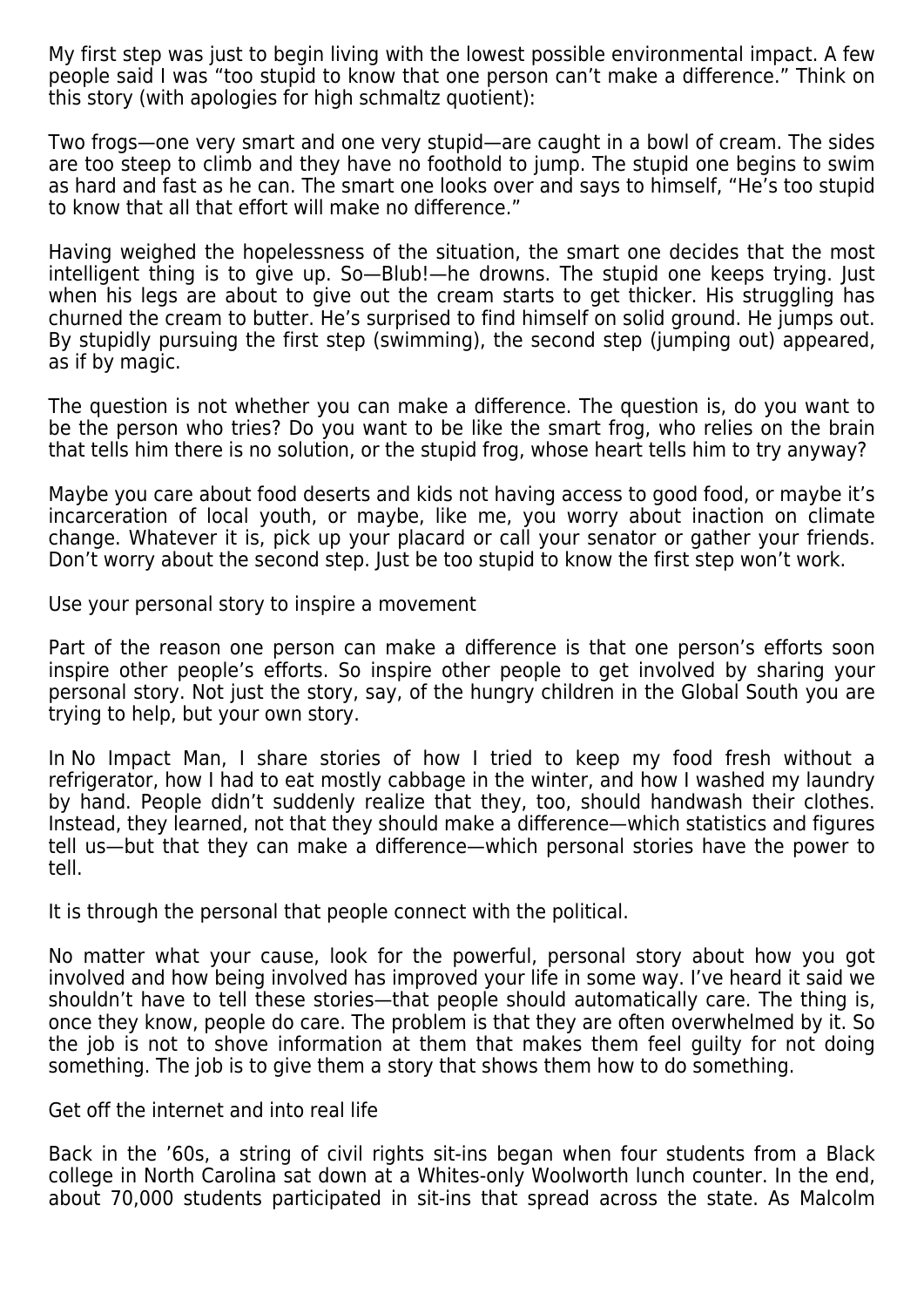Gladwell points out in a New Yorker article, the action didn't start with lots of Twitter followers. It started with lots of flesh-and-blood (as opposed to Facebook) friends.

The strong social bonds and long-standing mutual trust gave those first four students the bravery to stand up for themselves. Gladwell says that the strong ties of real friendship and community—not the weak ties of the virtual world—are necessary to make us feel supported enough to take meaningful risks for our values.

I ran a blog at NoImpactMan.com, and many thousands of people went there to discuss their views on and methods of environmental living. It was a good thing. In the absence of real-life communities of shared environmental values, the blog provided a lot of people with some measure of community support. But the stronger, more action-oriented communities are formed in my work when people come together for our No Impact Weeks.

One of the most accomplished friendship-based communities I am familiar with, 350.org, the grassroots climate organization, began with a group of students who lived together at college and then in the Bay Area. They have grown their little house party into an international organization of hundreds of thousands of climate activists. They use the web to aggregate the actions of thousands of friendship-based groups. But the point is the actions taken by small communities of friends or neighbors—not the information sharing.

So use the internet, of course. But use it to get people to do things in real life. What if the many hours spent leaving angry comments on the Huffington Post were instead spent gathering once a week in a coffee shop. Sooner or later, real action—as opposed to real, um, clicks—might occur. Get people to come together. They need each other.

## Trust your vision

So you have your idea, you've taken your first step, you've gathered like-minded people, and now you have a little bit of energy and success. Great news! This is when the critics and second-guessers arrive. That's a reason for not getting started in the first place, right? Nobody bothers to second-guess you when you're just fantasizing about your great idea.

I suddenly found myself invited to go on Good Morning America with Diane Sawyer. As they say: "WTF?" I was horrified. I'm sure I had an overinflated sense of my own importance, but I was worried I could send people in the wrong direction.

I had no real endorsement other than—again—my own trust in my intentions. I had to go on national television trusting in myself and my vision.

Absolutely the hardest thing of all was this: I had to accept that I might be wrong and do it anyway.

Sadly, lots of arguments break out in activist communities about best methods. People tear each other apart as though the scenario is either/or when really it's and/also. We need many shoulders against many doors. What I've learned as I've come to meet so many amazing engaged citizens is that it takes many different strategies and many different styles to make the changes we're hoping for.

So trust your vision. You may find that the biggest sacrifice you can make for the world is